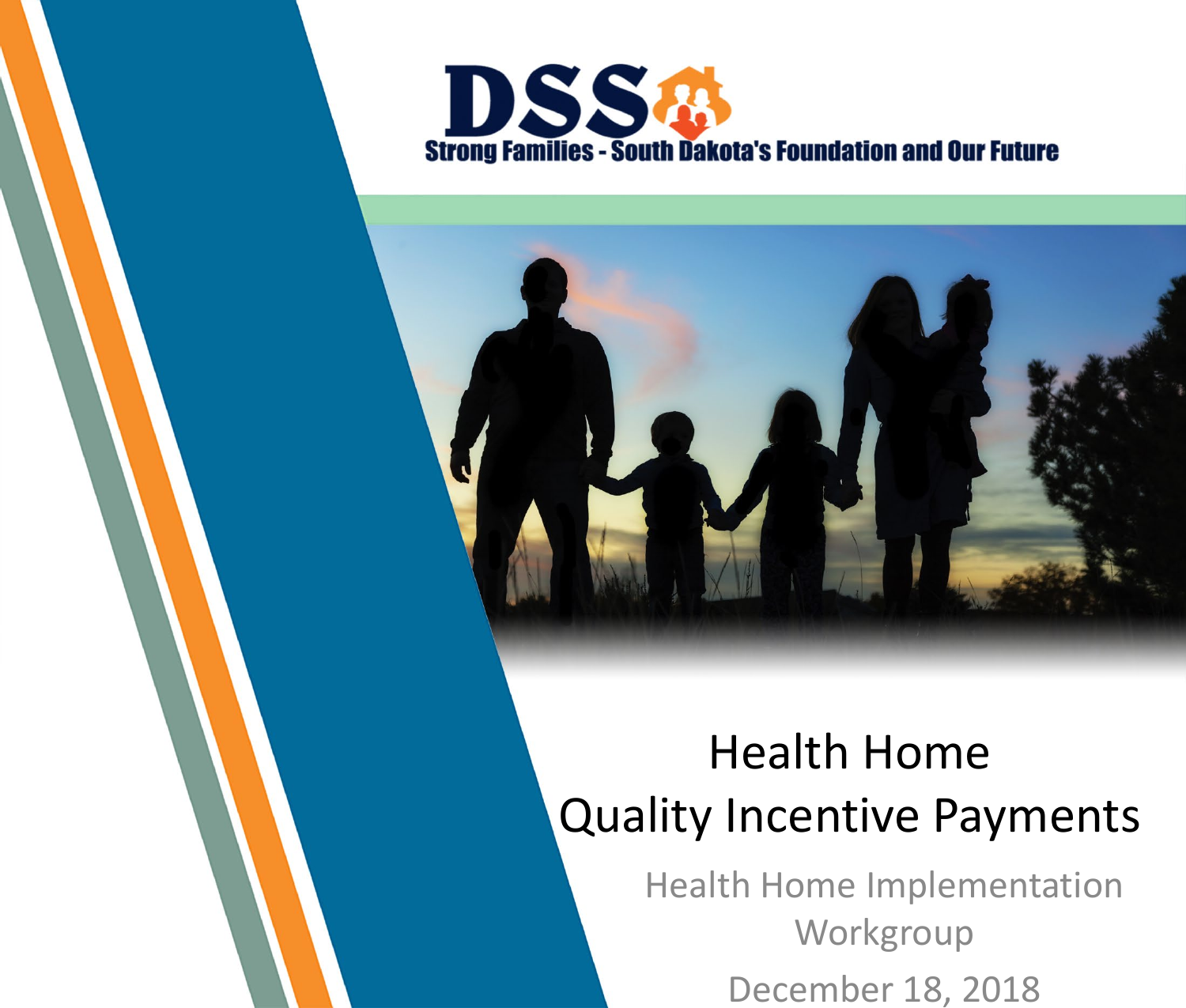

- During the 2018 Legislative Session, the Legislature provided just under \$1 million to incentivize Health Home participation and in recognition for helping SD Medicaid to avoid \$7.7 million in CY 2016.
	- 50% of the money went to **all Health Homes** by increasing PMPM around 16%. Took effect for the January –March 2018 quarter.
	- The remainder of the funds will be used for Health Home Quality Incentive Payments.
	- **Quality incentive payments to be paid as a lump sum** payment.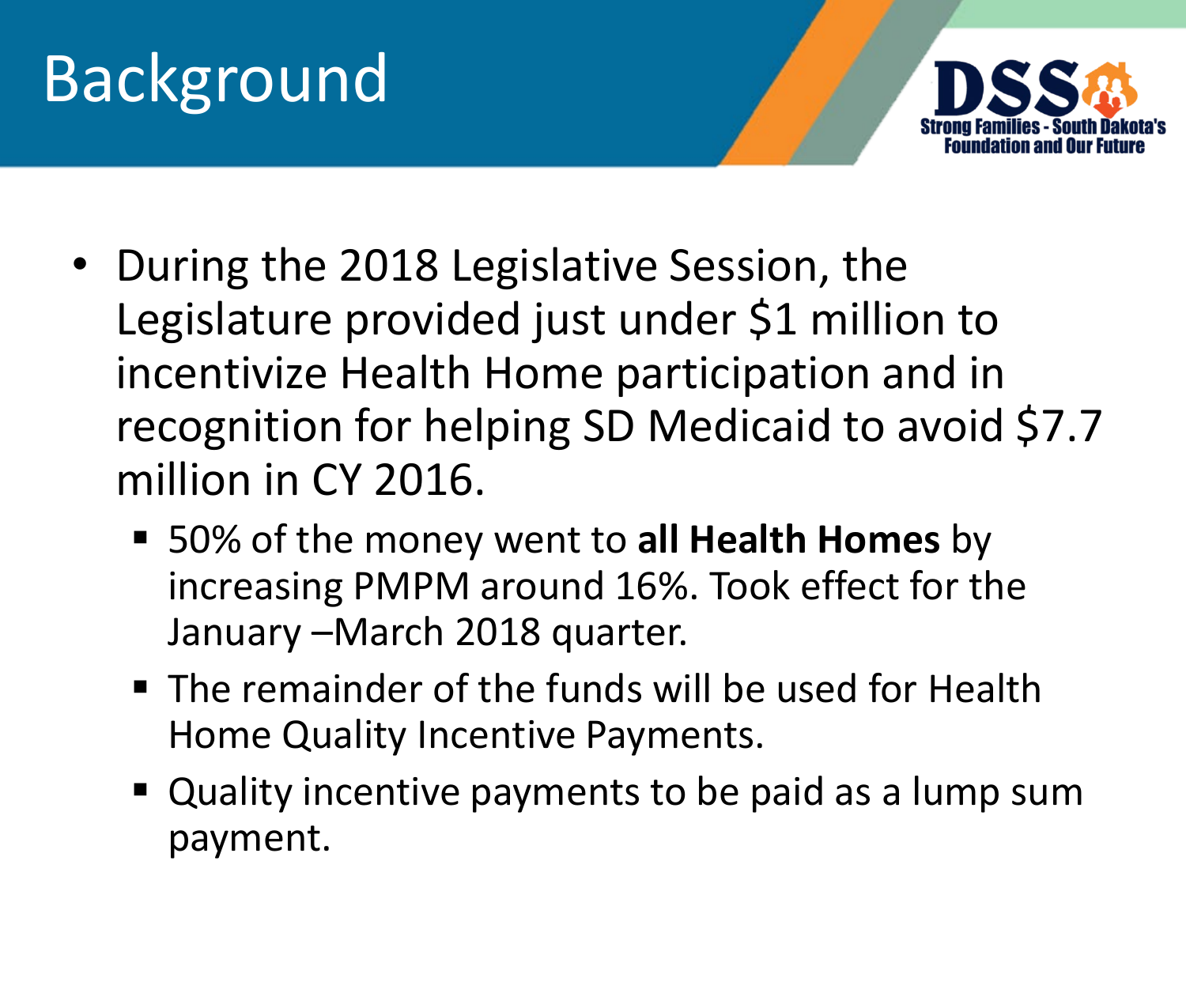### Cost Avoidance Drivers



- In CY 2016, 68% of cost avoidance was derived from a decrease in inpatient admissions and emergency room use.
- In CY 2016, tiers 3 and 4 yielded the greatest portion of the cost avoidance.
- Clinic process changes drove outcomes in these areas.

#### % of Cost Avoidance

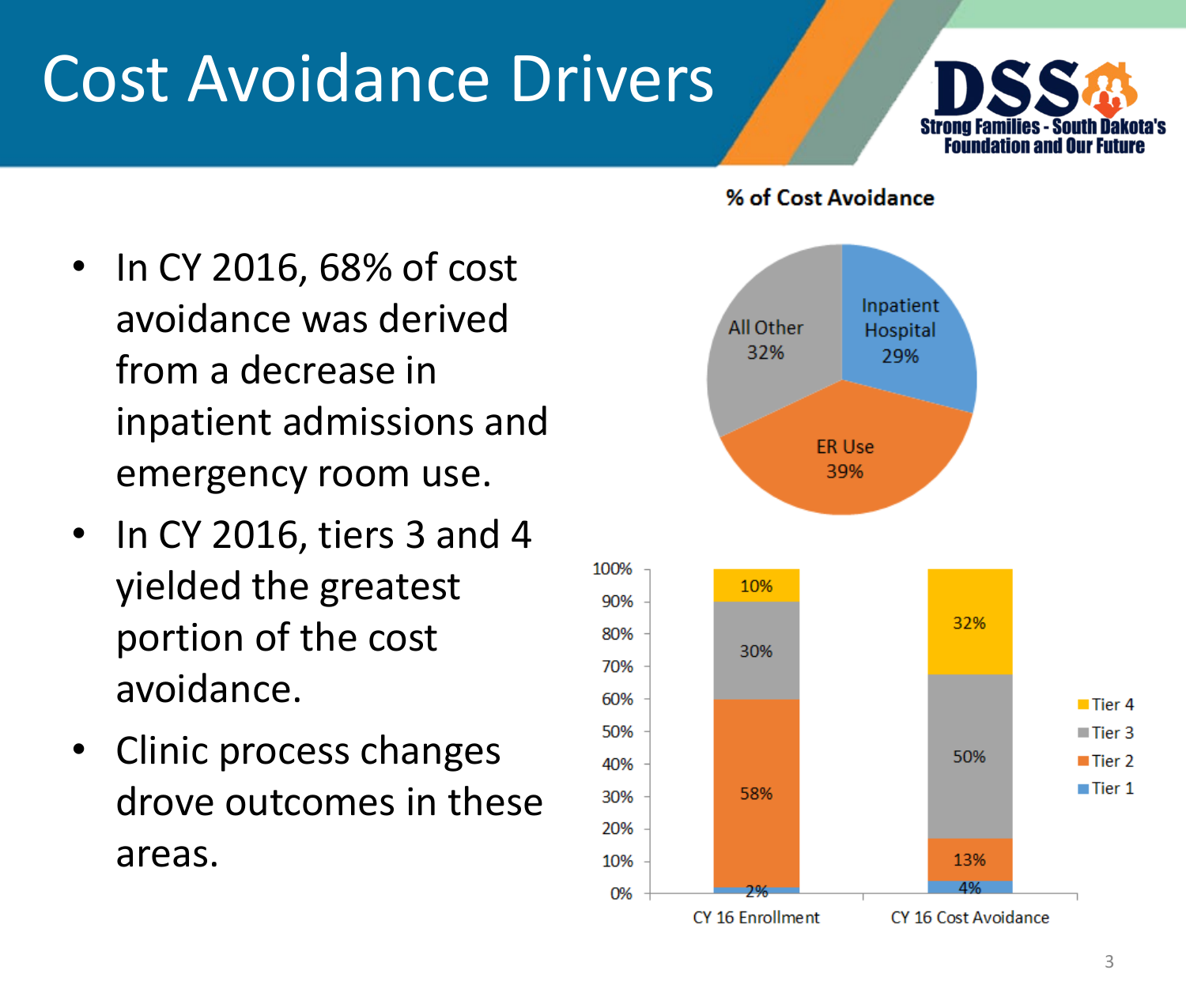



- Convened a subgroup of Health Home representatives to determine a payment methodology for the Quality Incentive Payments.
	- Representatives from all provider systems serving as Health Homes.
	- Group met twice in October to give feedback and recommend a methodology.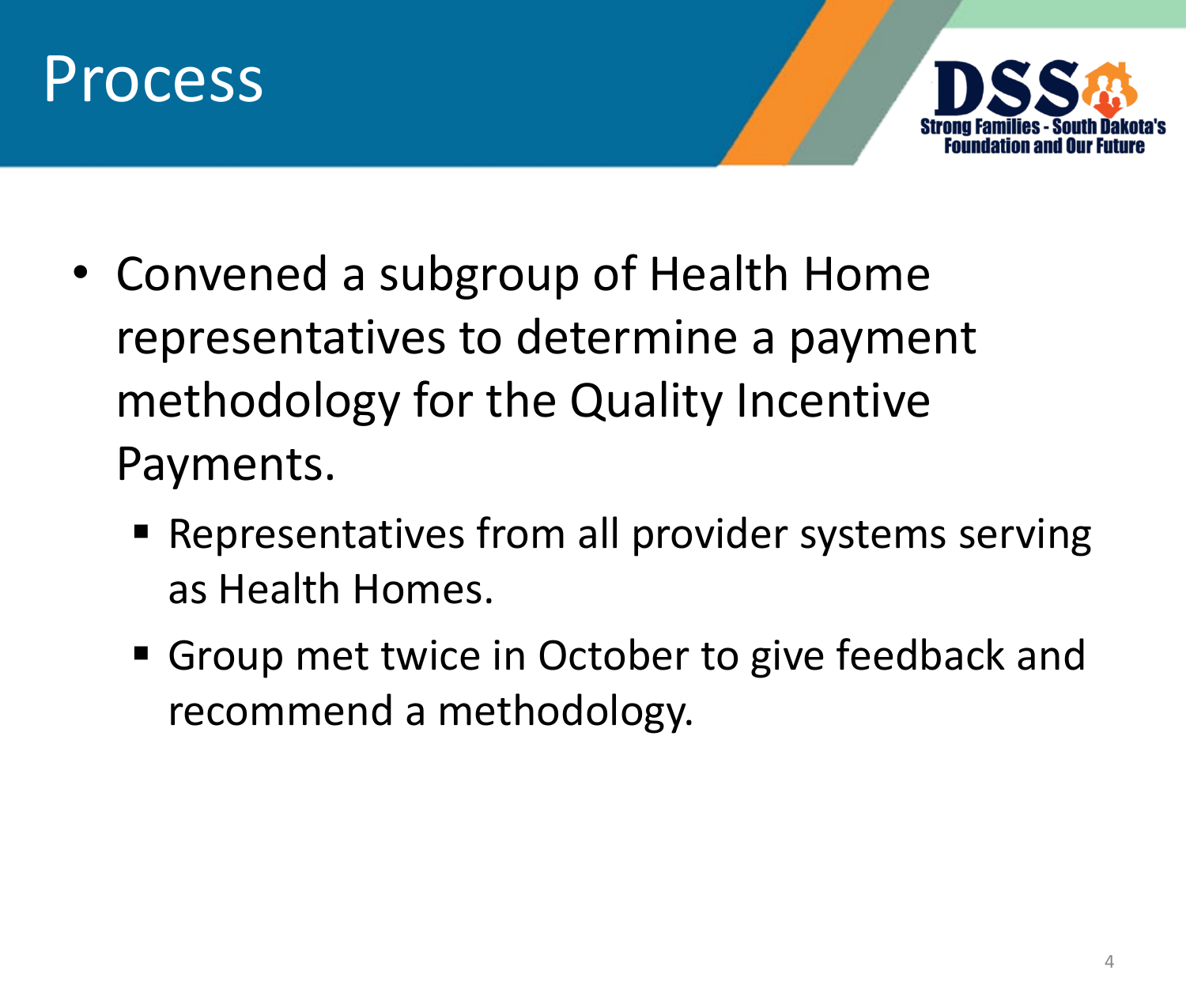



• DSS Original Proposed Methodology:

| Quality<br>Incentive | $\equiv$ | Mix. | Outcome         | Utilization | Case $\leftarrow$ Clinical $\leftarrow$ Inpatient $\leftarrow$ Emergency<br>Room |  |
|----------------------|----------|------|-----------------|-------------|----------------------------------------------------------------------------------|--|
| Payment              |          |      | <b>Measures</b> |             | Utilization                                                                      |  |

- Subgroup Feedback on key elements for the Quality Incentive Payments:
	- $\Box$  ER and Inpatient Utilization:
		- o Concern about small numbers and the effect of relatively few IP and ED events to drastically impact the rate of utilization.
		- $\circ$  Concerns about small numbers in the outcomes data.
	- Case Mix:
		- o Group wants to recognize Tier 2 as well as Tier 3 and 4.
		- o Concern about challenges for small/rural programs.
	- Clinical Outcome Measures:
		- o Revised the measures removing some and adding others based on previous discussion.
		- o Want to recognize highest performing clinics.
		- o Payment should reward clinics above statewide average.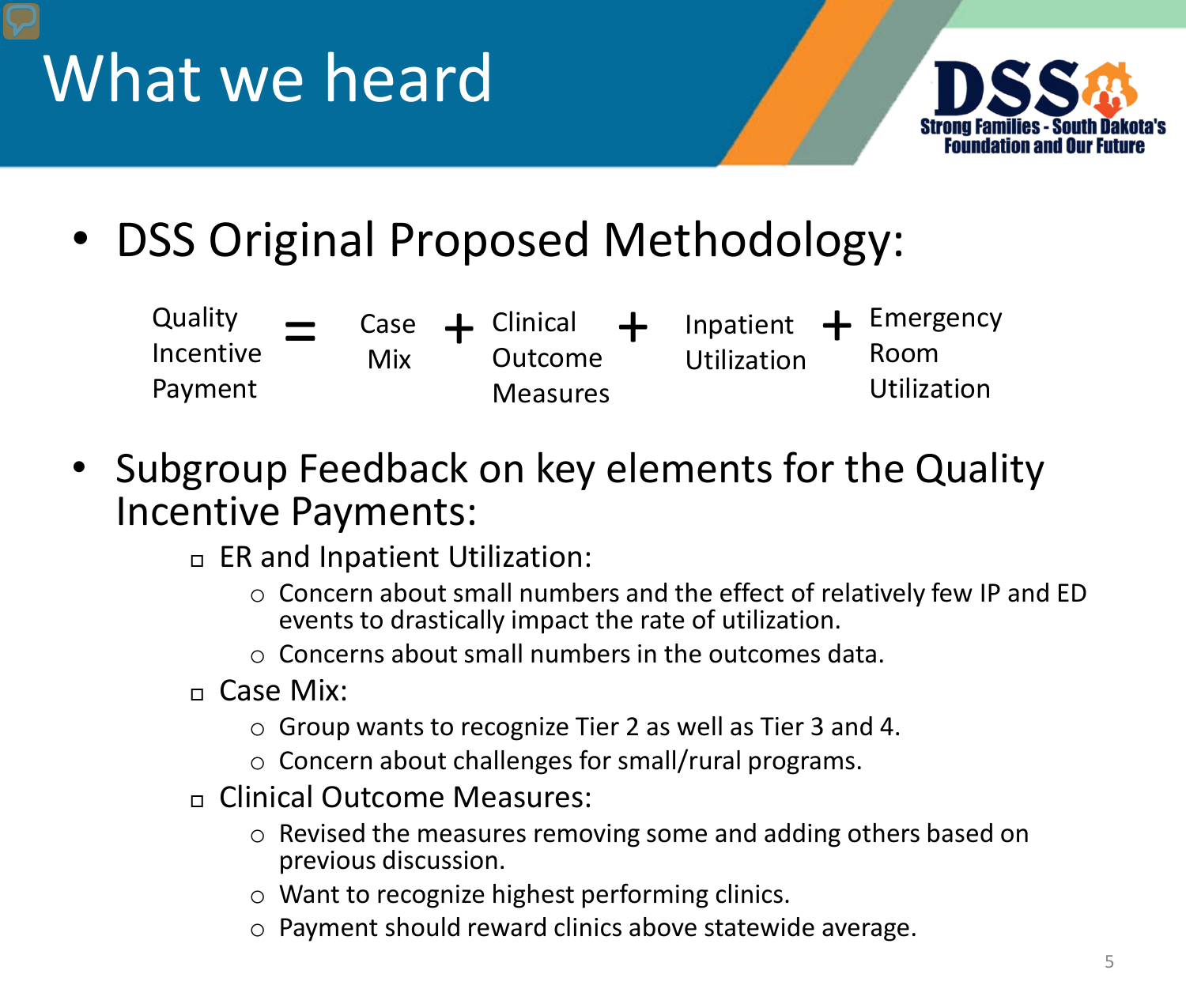### Selected Clinical Outcome Measures



- Clinical Outcome Measures:
	- Depression Follow-up Plan
	- **Substance Use Positive Referred**
	- Ability to Self Manage
	- **Uses Self-Management Tools**
	- Chronic Pain Follow-up Plan
	- Patient Management (Proactively remind patients of services needed)
	- Care Transitions : Follow up within 72 hours of discharge
	- Patient has an active Care Plan
	- CMCH only Recipient Prescriptions Refill 85% of the time
	- PCP only Has seen PCP in the last 6 months
	- Mammogram up to date
	- Colorectal Screening up to date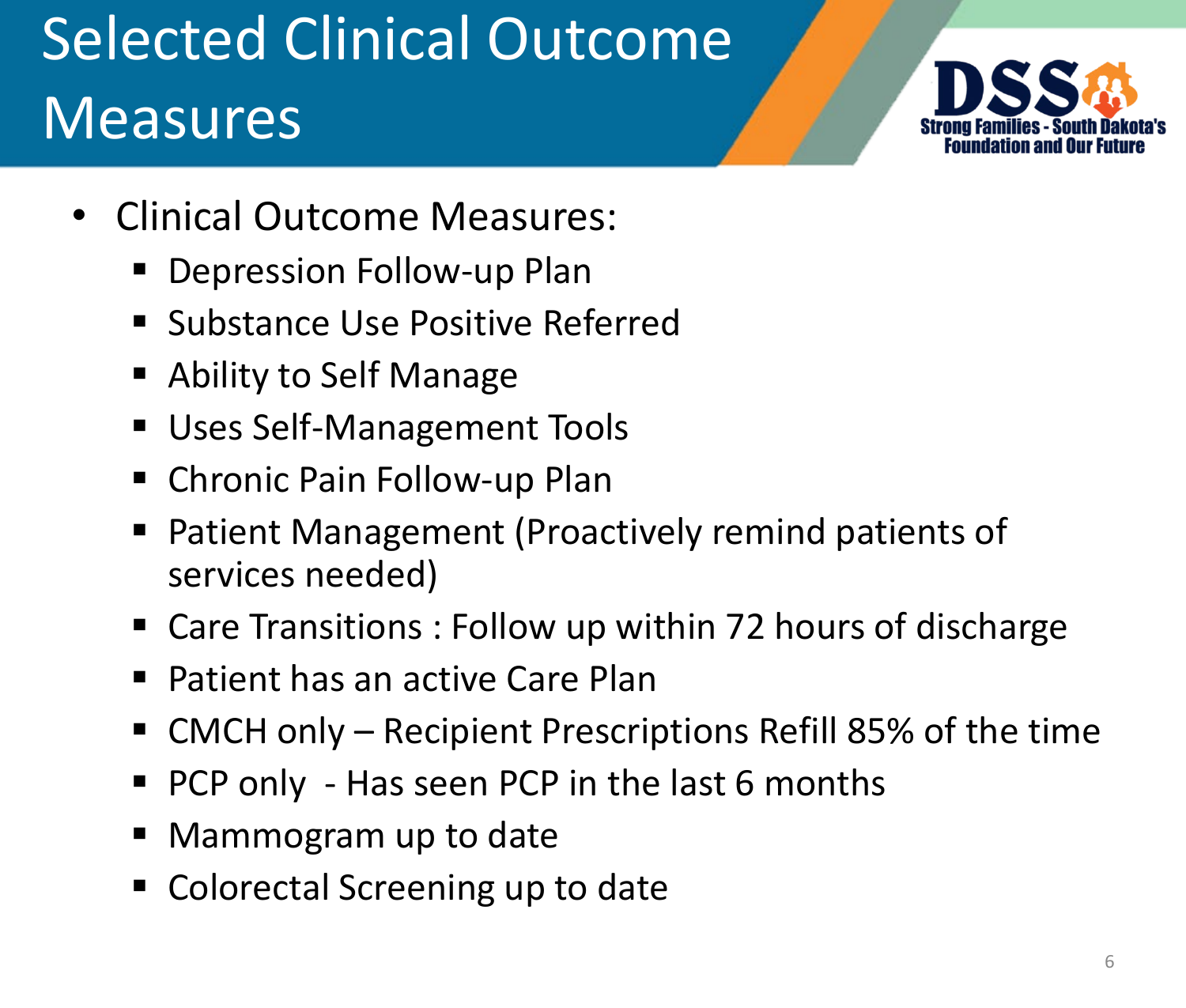# Revised Methodology





- Revised key elements for payment:
	- **Case Mix**  Removed Case Mix Payment and added as a factor to clinical outcome measures.
	- **Small Clinic Payment** Recognized clinics with average caseload 15 or fewer participants with a small clinic payment.
	- **E** Clinical Outcome Measures Calculated overall quality score based on clinic's standard deviation across all outcome measures. Split into two components:
		- Quartile Payment: Recognizes clinics in the top half of the top quartile (clinics above the statewide average) with \$2,500 and clinics in the bottom half of the quartile with \$1,500.
		- Caseload and Tier Payment: Payment based on caseload size and tier to clinics above the statewide average.
	- **Inpatient/Emergency Room Utilization**  Removed due to data concerns.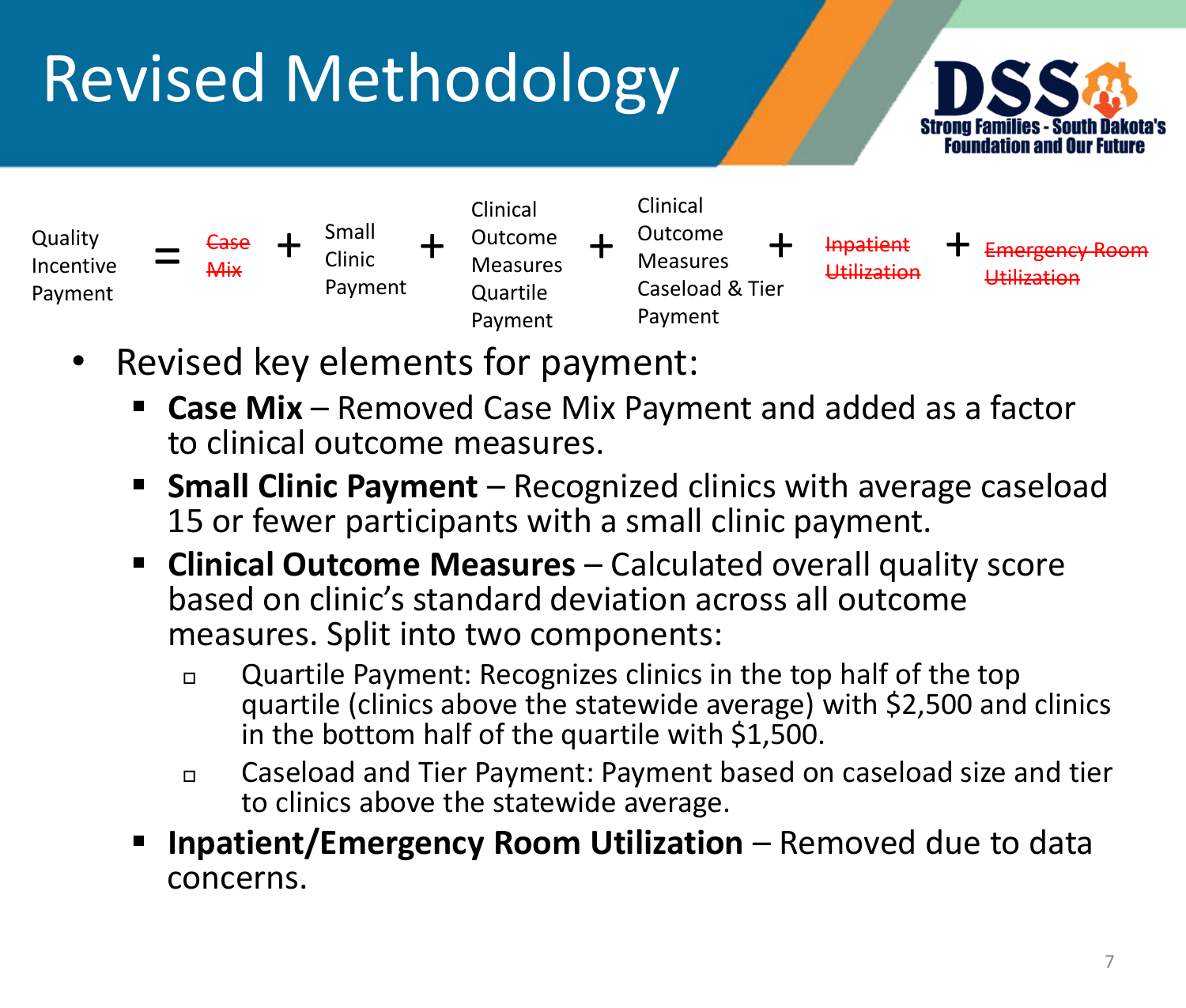## Payment Model



| <b>Clinic</b><br><b>Number</b> | Caseload | <b>Quality</b><br><b>Score</b> | <b>Small Clinic</b><br><b>Payment</b> | <b>Clinical Outcome</b><br><b>Measures Quality</b><br><b>Quartile Payment</b> | <b>Clinical Quality</b><br><b>Outcome</b><br><b>Measures</b><br><b>Caseload &amp; Tier</b><br>Payment | <b>Total</b> |
|--------------------------------|----------|--------------------------------|---------------------------------------|-------------------------------------------------------------------------------|-------------------------------------------------------------------------------------------------------|--------------|
| $\mathbf{1}$                   | 4        | 2                              | \$1,357.14                            | \$1,500.00                                                                    | \$1,045.50                                                                                            | \$3,902.64   |
| 2                              | 28       | 1                              |                                       | \$1,500.00                                                                    | \$5,258.33                                                                                            | \$6,758.33   |
| 3                              | 9        | $-3$                           | \$1,357.14                            |                                                                               |                                                                                                       | \$1,357.14   |
| 4                              | 16       | 1                              |                                       | \$1,500.00                                                                    | \$4,134.75                                                                                            | \$5,634.75   |
| 5                              |          | $\overline{2}$                 | \$1,357.14                            | \$1,500.00                                                                    | \$1,350.75                                                                                            | \$4,207.89   |
| 6                              | 31       | 0                              |                                       |                                                                               |                                                                                                       | \$0.00       |
| 7                              | 2        | 0                              | \$1,357.14                            |                                                                               |                                                                                                       | \$1,357.14   |
| 8                              | 13       | 1                              | \$1,357.14                            | \$1,500.00                                                                    | \$3,144.58                                                                                            | \$6,001.73   |
| 9                              | 5        | 3                              | \$1,357.14                            | \$2,500.00                                                                    | \$1,546.67                                                                                            | \$5,403.81   |
| 10                             | 39       | 3                              |                                       | \$2,500.00                                                                    | \$9,477.25                                                                                            | \$11,977.25  |
| 11                             | 40       | 2                              |                                       | \$1,500.00                                                                    | \$10,661.58                                                                                           | \$12,161.58  |
| 12                             | 7        | 4                              | \$1,357.14                            | \$2,500.00                                                                    | \$1,217.17                                                                                            | \$5,074.31   |
| 13                             | 6        | $-1$                           | \$1,357.14                            |                                                                               |                                                                                                       | \$1,357.14   |
| 14                             |          | 1                              | \$1,357.14                            | \$1,500.00                                                                    | \$105.00                                                                                              | \$2,962.14   |
| 15                             |          | 2                              | \$1,357.14                            | \$1,500.00                                                                    | \$138.50                                                                                              | \$2,995.64   |
| 16                             | 4        | $-1$                           | \$1,357.14                            |                                                                               |                                                                                                       | \$1,357.14   |
| 17                             | 5        | 1                              | \$1,357.14                            | \$1,500.00                                                                    | \$1,638.75                                                                                            | \$4,495.89   |
| 18                             | 15       | $-1$                           | \$1,357.14                            |                                                                               |                                                                                                       | \$1,357.14   |
| 19                             | 41       | $-1$                           |                                       |                                                                               |                                                                                                       | \$0.00       |
| 20                             | 2        | 1                              | \$1,357.14                            | \$1,500.00                                                                    | \$603.00                                                                                              | \$3,460.14   |

8